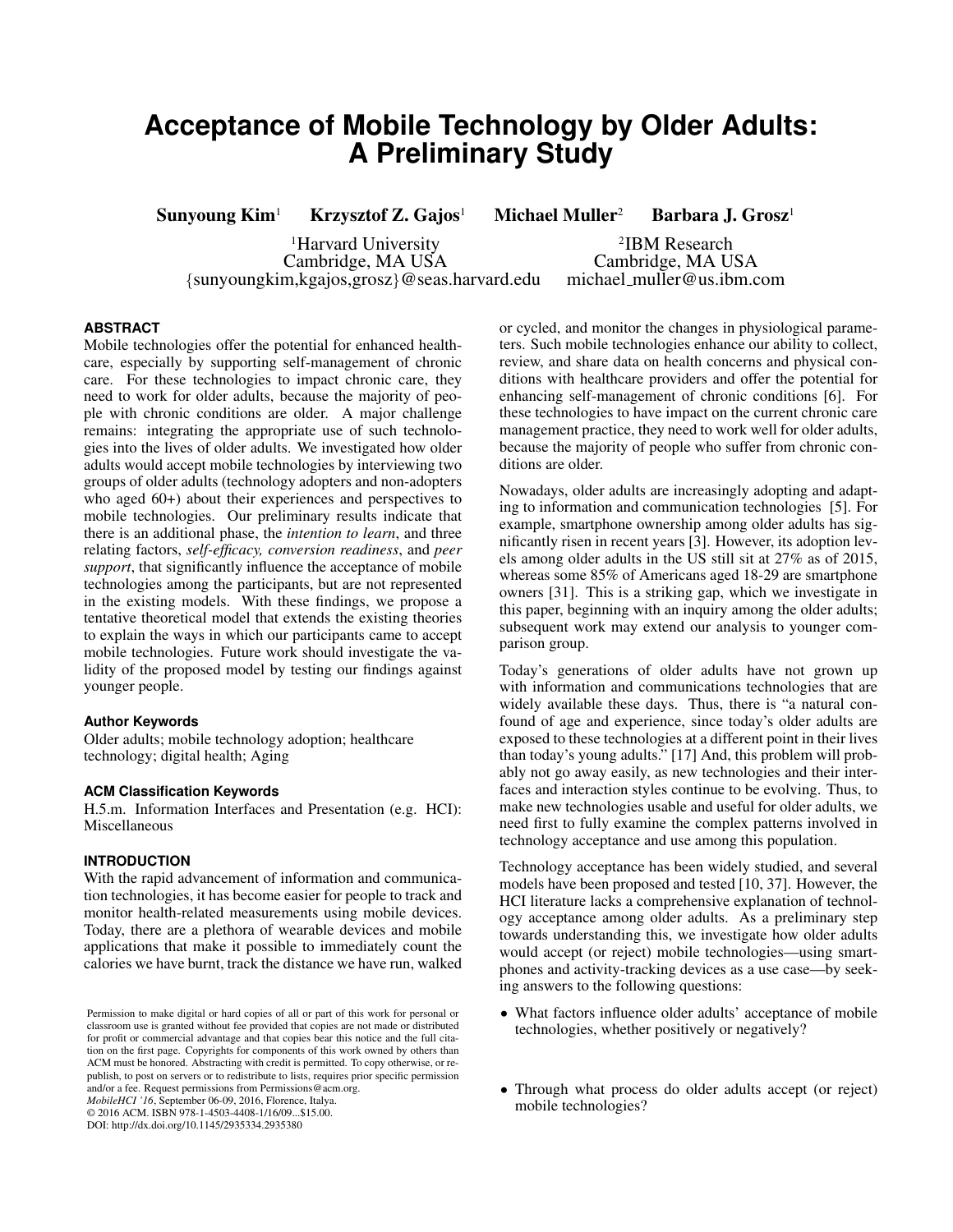We conducted semi-structured interviews with 16 older adults (aged 60 or older) who used activity-tracking devices and mobile applications to manage health concerns. Employing the grounded theory method [\[33\]](#page-10-2), we allowed recurring themes and concepts in relation to technology acceptance behaviors to arise from the data itself. Then, by triangulating our empirical findings with existing theoretical models from the literature, we found out that the existing models of technology adoption require new theory components to be able to describe technology adoption processes of our participants. In particular, we identified an additional phase that is prominent among the participants, *intention to learn*, but did not appear in prior models. Then, we identified three new factors that significantly influence their technology acceptance but which are, again, not represented in the existing models: self-efficacy, conversion readiness, and peer support. In light of our preliminary results, we propose a tentative theoretical model that extends the existing theories to explain the ways in which the participants come to accept (or reject) mobile technologies. To obtain a first comparison dataset, we conducted a second set of interviews with 8 older adults who had not adopted any mobile devices for healthcare to validate and refine our model.

In the next section, we explain existing theories of technology acceptance. Then, we review prior works on empirical studies of technology use among older adults. Next, we describe the details of our data collection and analysis methods. We present a series of key findings from our qualitative studies and comparative analyses. We conclude with discussing a proposed theoretical model, its limitations, and future work.

# **EXISTING THEORIES OF TECHNOLOGY ACCEPTANCE**

This section reviews several well-established theoretical models related to technology acceptance. Most of these models were originally developed to study technologies in organizations. However, their application area has evolved beyond organizational settings to study a wide range of technologyrelated behaviors. From this literature study, we produce a comprehensive set of factors that existing models determined as important influencers on technology acceptance.

#### **Technology Acceptance Model**

Azjen's theory of planned behavior [\[1,](#page-8-0) [2\]](#page-9-5) posits that a specific behavior is the result of an intention to carry it out, and that intention is determined by attitudes, norms, and the perception of control over the behavior. Drawing upon this theory of planned behavior, Davis et al. developed the technology acceptance model (TAM) [\[10\]](#page-9-4). TAM comprises two primary constructs [\[10,](#page-9-4) p. 320]:

- Perceived usefulness: "the degree to which a person believes that using a particular system would enhance his or her job performance".
- Perceived ease of use: "the degree to which a person believes that using a particular system would result in reduced effort" (See Figure [1\)](#page-1-0).



<span id="page-1-0"></span>Figure 1. Technology acceptance model



<span id="page-1-1"></span>Figure 2. Unified theory of acceptance and use of technology

TAM has been applied to predict the acceptance of many different kinds of technology, including personal digital assistants (PDA) [\[39\]](#page-10-3), computer interfaces [\[23\]](#page-9-6), mobile phones [\[9\]](#page-9-7), the Internet [\[26\]](#page-9-8), and e-Government Services [\[27\]](#page-9-9). While details vary, the authors showed evidence that was consistent with the model, providing convergent evidence that perceived usefulness and perceived ease of use are significant factors in predicting technology acceptance. These studies also identified various personal traits, such as prior experience, personality, and attitudes towards technology, as additional determinants.

#### **Unified Theory of Acceptance and Use of Technology**

Extending the original TAM and consolidating the constructs of several other existing models, Venkatesh et al. proposed the Unified Theory of Acceptance and Use of Technology (UTAUT) [\[37\]](#page-10-1). UTAUT predicts an individual's behavioral intention to use a system as well as their usage behavior using four key constructs [\[37,](#page-10-1) pp. 447–453]:

- Performance expectancy: "the degree to which an individual believes that using the system will help him or her to attain gains in job performance";
- Effort expectancy: "the degree of ease associated with the use of the system;
- Social influence: "the degree to which an individual perceives that important others believe he or she should use the new system";
- Facilitating conditions: "the degree to which an individual believes that an organizational and technical infrastructure exists to support use of the system" (See Figure [2\)](#page-1-1).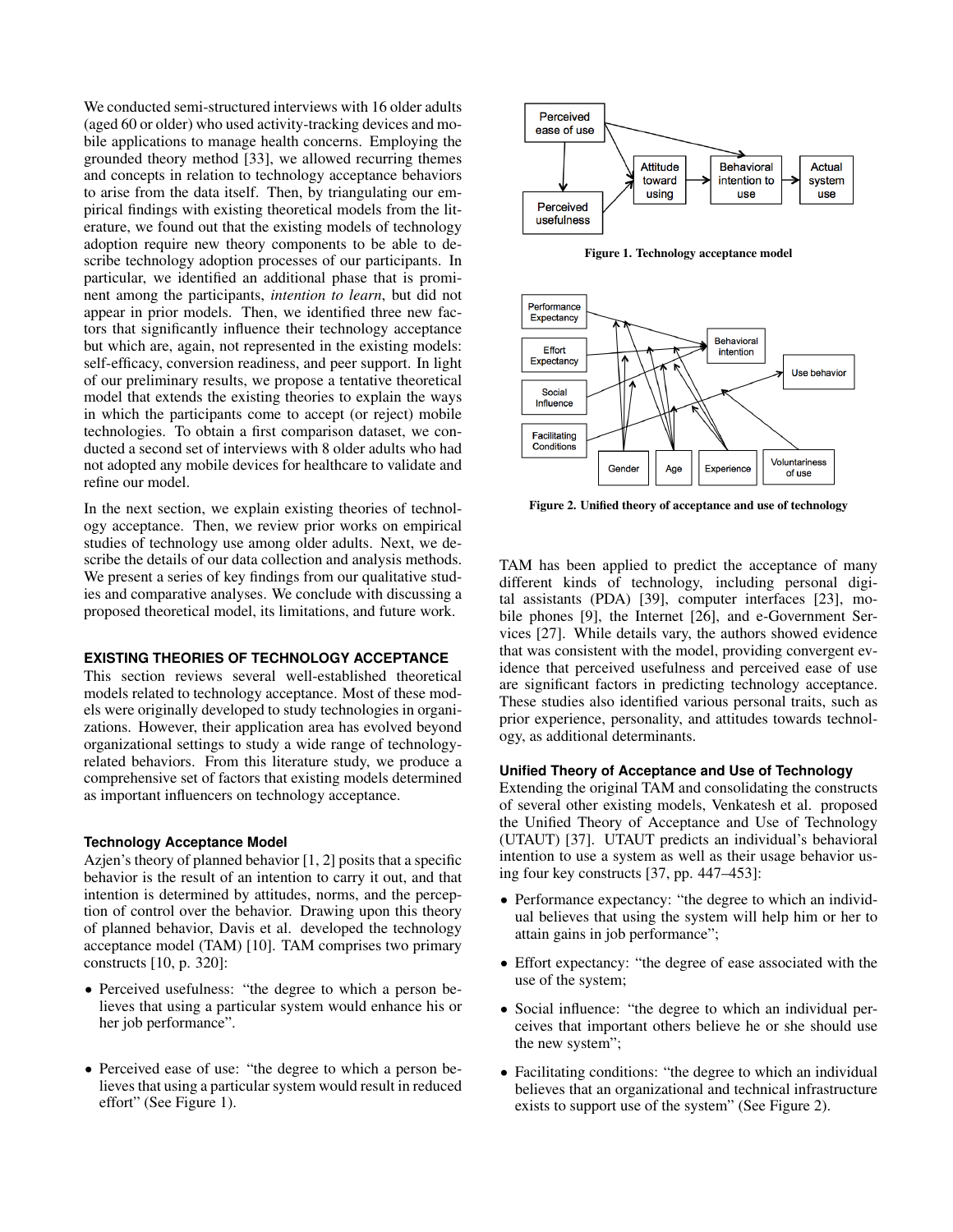In UTAUT, Venkatesh extended TAM by incorporating two constructs not directly related to a system's perceived properties, but derived from external aspects: social influence and facilitating conditions. Additionally, UTAUT posits four mediating factors that moderate the impact of each key construct on usage intention and behavior, namely gender, age, experience, and voluntariness of use. The extent to which each key construct influences the user's intention is determined by these four mediating factors. Several studies have attempted to determine older adults' acceptance of technologies in general, and healthcare-related systems in particular, using the UTAUT framework. (e.g., email [\[14\]](#page-9-10), a telehealth service [\[7\]](#page-9-11)).

#### **Seniors' technology acceptance and adoption model**

Seniors have historically been late adopters to the world of technology compared to their younger counterparts [\[24,](#page-9-12) [40\]](#page-10-4). As a result, older adults and their adoption of new technologies have been a topic of active research since the advent of consumer technologies (e.g., automated teller machine [\[32\]](#page-10-5), scanner-equipped grocery stores [\[41\]](#page-10-6), electronic funds transfer [\[15\]](#page-9-13)). While numerous studies have adapted prior theoretical models to investigate the relationship between older people and the use of new technology, relatively little effort has so far been made to build a model to predict these behaviors of older populations.

One exception is the senior technology acceptance model (STAM) [\[28\]](#page-10-7). Using TAM, UTAUT, and several other works as theoretical underpinning, Renaud and Biljon proposed a model to explain older adults' mobile phone adoption. This model consists of three procedural phases that an older adult goes through to make a decision to accept or reject a new technology: objectification, incorporation and conversion. In the objectification phase, a user forms an intention to use the system based on user context, including social influences and perceived usefulness (similar to TAM and UTAUT). In the incorporation phase, a user explores and experiments with the system, through which users validate their perceptions of the usefulness and the ease of use of the system.

The introduction of the incorporation phase makes a crucial difference between STAM and prior models. In this phase, which links "intention to use" and "actual use", a user acquires a hands-on experience of a technology. This phase takes experimentation and exploration into account as dynamic factors for seniors' acceptance of technology.

#### **In summary**

Although many researchers have sought to understand and predict technology acceptance behavior, there has been relatively less effort to build a theoretical model for older adults, with one exception (STAM). From the study of three existing models of technology acceptance (TAM, UTAUT, and STAM), we determined the components that influence technology acceptance of people in general. They are listed in Table [1.](#page-2-0) These components will be compared with our empirical findings to develop a theoretically and empirically grounded model of technology acceptance for older adults.

# **PRIOR EMPIRICAL WORK**

|        | <b>Item</b>             | TAM | <b>UTAUT</b>   | <b>STAM</b> |
|--------|-------------------------|-----|----------------|-------------|
| Phase  | Intention to use        | Yes | Yes            | Yes         |
|        | System experimentation  | No  | N <sub>0</sub> | Yes         |
|        | Actual use              | Yes | Yes            | Yes         |
| Factor | Perceived ease of use   | Yes | Yes            | Yes         |
|        | Perceived usefulness    | Yes | Yes            | Yes         |
|        | Social influence        | Nο  | Yes            | Yes         |
|        | Facilitating conditions | No  | Yes            | Yes         |
|        | User context            | N٥  | Yes            | Yes         |

<span id="page-2-0"></span>Table 1. Three phases and five factors were identified from the existing three models as the components that influence technology acceptance behavior: TAM[\[10\]](#page-9-4), UTAUT[\[37\]](#page-10-1), and STAM[\[28\]](#page-10-7).

Many studies have empirically investigated technology acceptance practices among older adults. While diverse in detail, most works point out that an individual's personal context [\[38\]](#page-10-8) and the social context [\[36\]](#page-10-9) in which the technology is introduced are the primary factors influencing the perception of, experience with, and evaluation of new technological developments among older adults [\[19\]](#page-9-14). More holistically, Lee and Coughlin reviewed studies of older adults' technology acceptance and identified ten factors that are critical facilitators or determinants of older adults' acceptance of technology: value, usability, affordability, accessibility, technical support, social support, emotion, independence, experience, and confidence [\[20\]](#page-9-15).

Another stream of efforts sought to understand physical and cognitive performance of older adults in interacting with mobile technologies. Studies have shown that typical interaction components and techniques of a smartphone often prevent older adults from smooth and instant interactions with it. For example, the small size and the low contrast of buttons on a mobile display has a significant negative influence on interaction performance such as speed and accuracy [\[18\]](#page-9-16), and decline in motor skills is correlated with time required to complete a task [\[30\]](#page-10-10). Based on these findings, studies and commercialized products have proposed tailored interfaces and interaction techniques for older adults. For example, studies suggested a simplified graphical or voice interface for an email interface for senior users [\[11,](#page-9-17) [4\]](#page-9-18), and an adaptive touchscreen interface to assist older adults' physical functionalities [\[18\]](#page-9-16). Further, several companies have released mobile phones to serve the unique needs of senior citizens (e.g., Jitterbug, Emporia). Incorporating these human factors and practical design suggestions for older adults, Fisk et al. proposed key recommendations for designing mobile devices for this age group [\[12\]](#page-9-19).

While these empirically-grounded works are critical, our key focus is to build a theoretical model that explains the process through which older adults accept (or reject) mobile technology, which can provide theoretical guidelines when designing a technology, and which may also be able to generate new investigations and experiments.. In what follows, we explain our study methods and findings that result in a theoretical model of mobile technology adoption among older adults.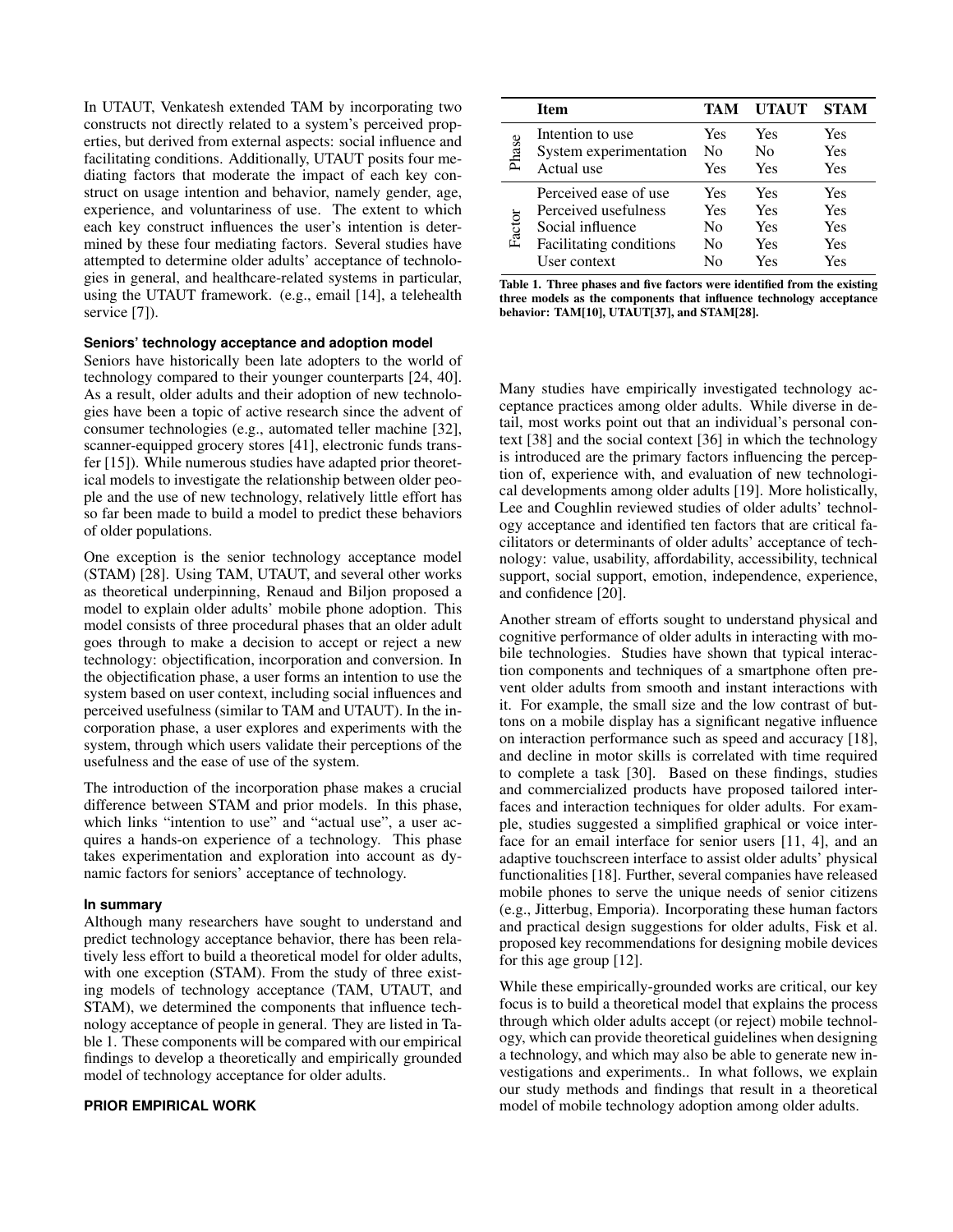## **METHODS**

We developed our model of technology acceptance by older adults based on 16 interviews with older people who used mobile technologies for healthcare. We then compared the model that emerged from our data to existing theoretical models, to determine differences and similarities. We subsequently validated our model through a second set of 8 interviews with older people who had never used mobile technologies for healthcare.

# **Interview I. Adopters: Older adults who use mobile technologies for healthcare**

The purpose of the first set of interviews was to uncover the factors that influence older adults' acceptance of mobile devices, either positively or negatively. In particular, we sought to uncover the barriers that older adults encounter when trying to adopt mobile devices and the facilitating factors that help them to overcome such barriers. For this purpose, we recruited participants who were 60 years old or older and used mobile devices to manage some health concerns.

Participants In the recruitment flyer, we described that we are looking for people who are 60 years old or over and using some kind of mobile device or mobile app to track their health or help them stay in shape. We distributed the flyer to six senior centers and community centers that coordinate activities and recreational programs for senior citizens in a Northeastern city in the U.S. We also recruited participants through word-of-mouth and a local Craigslist. In total, we recruited sixteen participants (Mean age  $= 69$ , SD  $= 4.3$ , see Table [2\)](#page-3-0).

| ID                 | Gender Age |     | <b>Tracking</b> | <b>Health concern</b> |
|--------------------|------------|-----|-----------------|-----------------------|
|                    |            |     | device in use   |                       |
| A F1               | Female     | -73 | Sun Sprite      | Depression            |
| $A$ F <sub>2</sub> | Female     | 71  | Calorie King    | <b>Diabetes</b>       |
| $A_F3$             | Female     | 67  | Runkeeper       | Obesity               |
| $A_F4$             | Female     | 71  | Fithit          | Physical frailty      |
| A F5               | Female     | 71  | Fithit          | Obesity               |
| A F6               | Female     | 69  | ActiveLink      | Overweight            |
| $A_{M1}$           | Male       | 72  | eTools          | Heart problems        |
| $A_F7$             | Female     | 75  | Fithit          | Overweight            |
| $A_M2$             | Male       | 62  | eTools          | <b>Diabetes</b>       |
| A F8               | Female     | 69  | Calorie count   | Arthritis             |
| A F9               | Female     | 72  | Fithit          | Physical frailty      |
| $A$ M <sub>3</sub> | Male       | 63  | Fithit          | Arthritis             |
| $A_F10$            | Female     | 62  | eTools          | Heart problems        |
| A M4               | Male       | 71  | Pedometer++     | Physical frailty      |
| A_M5               | Male       | 72  | Bodybugg        | Overweight            |
| A M6               | Male       | 73  | Fithit          | Physical frailty      |

<span id="page-3-0"></span>Table 2. Demographics of participants (N=16) in the interview I with their mobile devices in use and major health concerns

Data collection We conducted semistructured interviews to collect qualitative data. Our first interview protocol focused on understanding the experience of adopting mobile devices for healthcare. To explore this space, we constructed a set of open-ended interview questions with four themes: 1) health

concerns, 2) a mobile device in use, 3) difficulties in its acceptance, and 4) solutions to such difficulties. In addition, we collected participants age, gender, most recent occupation, housing type as basic demographic information. For each interview, we either visited the place of a participant's preference or invited them to our usability study room. Each interview lasted between one hour and one and a half hours. All interviews were audio-recorded and transcribed. Each participant received 25 dollars as compensation for participation.

Data analysis We inductively analyzed the first-round interview data using thematic analysis based on a grounded theory approach [\[33\]](#page-10-2). Grounded theory methods build theory iteratively from the data, using rigorous coding practices. Initial *open codes* are primarily descriptive. These may be combined into more sophisticated *related sets of descriptors*, in which each set is referred to as an *axial code*. Subsequently, axial codes are combined into more theoretically powerful code complexes, called *selective codes*. Our approach included a process of open coding, axial coding, and selective coding.

*Open coding* In the first step of our data analysis, we identified and coded concepts that were significant in the data as abstract representations of events, objects, happenings, actions, interactions, etc. The example below illustrates one participant's lack of confidence in her ability to use new technology. This response is open-coded descriptively as "Lack of self-efficacy".

# *" If it doesn't work, you think you've done something wrong with it." (Participant A F1)*

Throughout the open coding process, a total of 46 loosely connected concepts were created, and 1,077 comments were coded.

*Axial coding* In the second step of our data analysis, we categorized the related concepts created by open coding into higher conceptual phenomena. Phenomena in a grounded theory refer to repeated patterns of events, happenings, actions, and interactions that represent people's responses to problems and situations. For instance, "Barrier to technology acceptance" is a driving factor for the decision to abstain from using mobile technology. "Lack of self-efficacy", for example, is one of open coding concepts categorized to Barrier to technology acceptance.

*Selective coding & Model building* In the last step, we integrated all concepts and categories identified in axial coding into a single theoretical model through building relationships across phenomena. We employed diagramming among several methods to facilitate selective coding [\[8\]](#page-9-20).

#### **Comparative analysis with existing models**

Again following grounded theory practices from [\[33\]](#page-10-2), we compared the model that emerged from our data with existing theoretical models of technology acceptance to determine differences and similarities between them. After studying the factors that constitute each existing model, we checked if our model had a component that was equivalent to any of those factors. This comparison allowed us to distinguish the extent to which existing models could explain older adults' behav-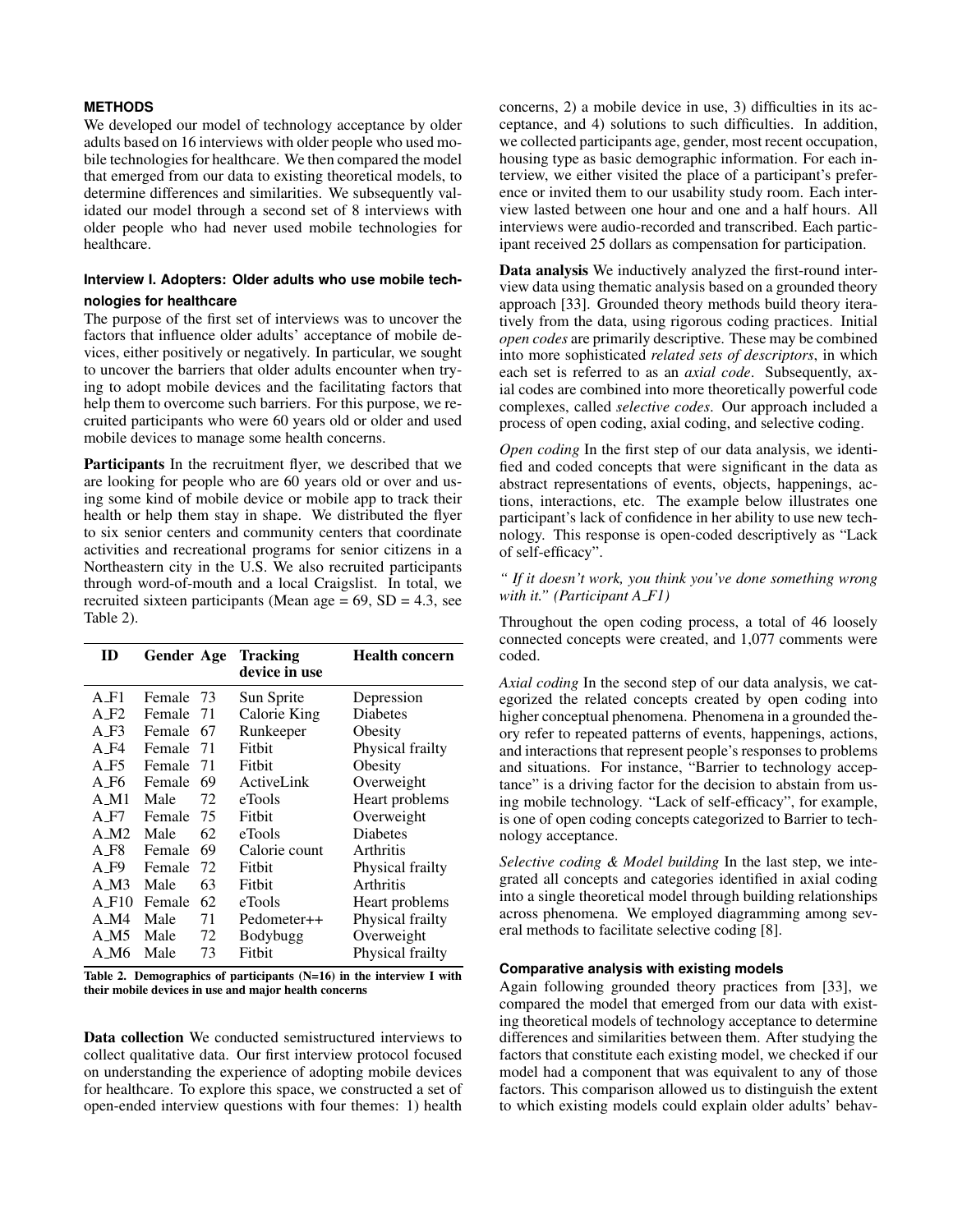| ID                      | Gender | Age | <b>Health concern</b> |
|-------------------------|--------|-----|-----------------------|
| $B_F1$                  | Female | 65  | Heart problems        |
| $B_{M1}$                | Male   | 60  | Physical frailty      |
| <b>B</b> F <sub>2</sub> | Female | 61  | <b>Diabetes</b>       |
| $B_F3$                  | Female | 62  | Overweight            |
| $B_M2$                  | Male   | 74  | <b>Diabetes</b>       |
| <b>B</b> F4             | Female | 72  | Arthritis             |
| <b>B</b> F <sub>5</sub> | Female | 71  | Overweight            |
| $B_F6$                  | Female | 63  | Physical frailty      |

<span id="page-4-0"></span>Table 3. Demographics of participants (N=8) in the interview II and their major health concerns

iors. Also, we identified the factors that are critical to older adults but did not appear in the existing models. Finally, we applied the existing vocabulary to our model to comply with the conventional terms in the field. Through this step, we completed building our initial model.

# **Interview II. Non-adopters: Older adults who have never adopted health technology**

The purpose of the second interview was to validate and refine our model. Since we built our model from the data of technology-experienced populations, we wanted to validate the model with a different population. For this reason, we targeted those who had never adopted mobile devices for healthcare for the subjects of the second interview.

Participants In the recruitment flyer, we described that we are looking for people who are 60 years old or over and have experiences and thoughts to share about the usefulness of mobile devices - good or bad. Again, our recruitment was made through local senior centers by posting flyers on bulletin boards, as well as through word-of-mouth and a local Craigslist. Through the screening, we confirmed that none of those who responded to participate in the study had used mobile devices for healthcare. In total, we recruited eight participants (Mean age =  $66$ , SD =  $5.5$ , see Table [3\)](#page-4-0).

Data collection We conducted another set of semistructured interviews to validate our model. Our second interview protocol focuses on understanding the experience of using general computing technologies with a particular focus on nonuse of mobile technologies for healthcare. To explore these spaces, we constructed a set of open-ended questions with four themes: 1) health concerns, 2) general computing technologies in use, 3) difficulties in their acceptance, and 4) opinions on mobile technologies for healthcare. Besides, we collected participants' age, gender, most recent occupation, housing type as basic demographic information. The logistics of an interview, including its duration, location, and compensation, were identical to the first interview.

Data analysis We analyzed the second-round interview data using inductive and deductive approaches informed by grounded theory and other qualitative analysis methods [\[33,](#page-10-2) [22\]](#page-9-21). That is, we deductively identified themes based on the codes that were identified and the categories that emerged from the first-round interview data analysis, while inductively identifying new themes that did not exist in the firstround dataset. Because "Intention to learn" and three related constructs (peer support, self-efficacy, conversion readiness) emerged as components that were critical to older adults' technology acceptance but did not present in existing models, these were the focus of the second-round interview validation. Data from the second interviews showed that non-adopters had little or no intention to learn a new technology regardless of its usefulness acknowledge. Nor did they have resources to support learning or access to a new technology. Since the rest of the data conformed to the first-round (adopters) data, we concluded that these learning-related barriers were indeed key reasons for non-adoption of technology. Thus, the remainder of the model did not need revision.

# **RESULTS**

In this section, we first report our primary findings that explain the ways in which older adults' technology acceptance aligns with prior models. We then describe a phase in their process of acceptance that is prominently visible in our data, but is not present in earlier models, and finally identify key factors that influence this new phase.

# **Behaviors that conform to existing models**

We found that existing models partially explain older adults' technology acceptance behaviors. As described by existing models, the intention to use is influenced by several factors including perceived usefulness of a system, perceived ease of use, and a variety of external variables (e.g., social influence, user context, facilitating conditions). All these factors were also present in our dataset. In particular, because we investigated mobile devices for healthcare, perceived usefulness of a system was usually evident when a user had a health concern:

*"I lost about 50 pounds last two years on purpose. And, I was looking for ways to continue because I had gotten to a certain weight and I was having trouble getting the last 15 pounds off. That was why I was looking for a step counter to help me get more exercise.*" (Participant A\_F7)

However, older adults did not perceive a system to be useful if they lacked up-to-date information about it. For example, when there are similar devices with different versions or models, older adults have difficulty distinguishing differences among them, which leads them to delay the decision to use one:

*"I was looking at it (Fitbit) in a store, as I was curious about it. But, there were all different prices and I did not know what the difference was between different devices in varying degrees of monitoring that go on. I had no idea which one to pick, and so decided not to get it.*" - (Participant B\_F1)

We found that older people usually believed that a new technology would be too difficult for them to interact with, which negatively affected their intention to use a system. Many participants mentioned that they felt technologies to be unnecessarily complex and difficult to use.

*"I am not using it (Fitbit) anymore because I had problems with tying it on my phone. I had problems with its website. It* just seemed unnecessarily difficult." (Participant A\_F1)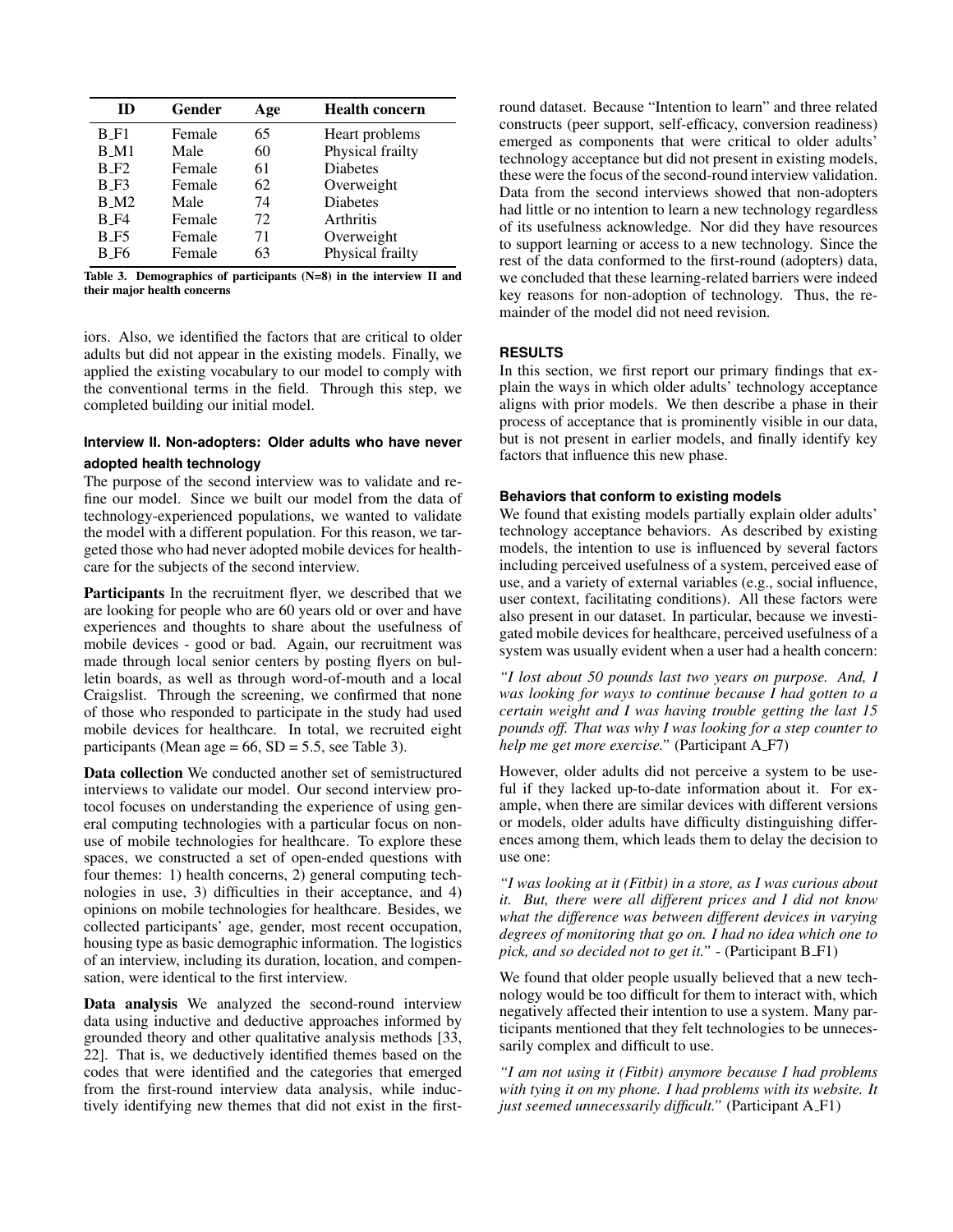While some technologies might indeed be complicated to operate, other technologies are just perceived to be difficult to use by older adults because techniques and vocabulary that older people are accustomed to are not relevant to the current digital circumstance. With lack of knowledge and experience of software conventions or general usage of technology, older people judge that technology is too complex.

*"The language that you people use versus people who don't know anything about a computer is one of the big things for me. You know when you call apps but I don't know what it is.*" (Participant A\_F10)

Various user contexts, including prior experience with technology and knowledge, significantly affected how a user perceives usefulness and ease of use of a new technology, which again were represented in the existing models (See Table [1\)](#page-2-0) and confirmed in our analysis.

Before making a decision to accept a technology, an older adult moves to a phase where he or she tries out a system, either by buying it, borrowing it from family or friends, or seeing others using it. In this phase, a potential user tests and confirms perceptions of usefulness and ease of use. According to STAM, a user "formulates the intention to adopt a system based on the simplicity and operability of it." [\[28\]](#page-10-7). Our data also indicated that older people decide to accept or reject a new technology after interacting with it.

One participant mentioned that she stopped using an iPhone because it was extremely hard to interact with. She showed how she used to click the touchscreen by tapping on a screen with her fingernail tip in an effort to click as precisely as possible. She did not know that the iPhone's capacitive touch screen responds to contact with the flesh and not to pressure. This failure to succeed was caused by "a system characteristic", especially the lack of transparency of the system to allow a user to easily understand how to operate it. As such, even a very basic interaction technique for experienced users could be a significant obstacle to older people.

*"I use a stupid phone. I had an iPhone that was too smart for me. I found it really difficult to use it. If I wanted to turn something on or go to a certain page, I had to tap it over and over and over and over again before I finally got there"* (Participant A<sub>-F7</sub>)

There is often a significant gap between perceived and actual usefulness and ease of use of a technology among older adults. Due to the barriers posed in "the Intention to use" phase, such as lacking the perceptions of usefulness and ease of use, older adults do not even consider exploring a new technology. We found that sometimes simply being put in a situation where the person had to interact with a new technology allowed them to bridge this gap. Providing hands-on experience with a new system can totally reshape initial perceptions of a system:

*"I was gonna get a flip phone but the guy [at a smartphone store] said 'We have no deals right now for flip phones, but you can get a free iPhone.' So, even though I really didn't wanna try it, I said I would try it. In fact, it was the best thing*

*I've ever had because now I can do so much stuff with it. I wish I had caught up to it 10 years ago."* (Participant A M4)

To summarize, existing models of technology acceptance can provide a partial explanation of older adults' behaviors of mobile technology acceptance. However, we also identified critical elements that are not represented in the existing models. Components in red boldface in Figure [3](#page-7-0) provide a preview of the new elements we have identified and their relationship to the components proposed in earlier models.

# **A new phase: intention to learn**

We identified an additional phase that is crucial for older adults but was not included in prior models: *Intention to learn a system* (See Figure [3\)](#page-7-0). Many participants were simply not interested in putting efforts to learn a new technology at all.

*"It (a smartphone) beeps and buzzes thousand different ways. It's too complicated. I don't want to figure out how it works."* (Participant A\_M3)

*"I think people simply ignore a lot of it (technology). I have a friend who said 'That is not for me. I am too old for that. I have done this way for 60 years. It is too much trouble for me to learn a new way.' "* (Participant A M2)

We found that older people are hesitant to learn a new technology because many of them perceive that a technology might be too difficult for them to learn to use, and some even believe that they are not capable of learning how to use it at all, regardless of its perceived usefulness. Here, a clear distinction arises between "perceived ease of learning" and "perceived ease of use". For example, when an older person observes that a young professional is operating it, he or she might think that the device is easy for that person to use, but they still believe that it is too difficult for them to learn. Because of this, older people often simply give up learning new technology regardless of it being perceived as useful.

# *"This (installing a mobile app on a smartphone) must be easy for you (the interviewer), but is difficult for me. I won't learn."* (Participant B F5)

The gap between older adults' perceptions of a system's ease of use by others (especially younger adults) and its ease of learning by them reflects age related learning difficulties. Older people have to acquire skills to learn a technology, while the younger population often grow up with the modern technology and thus are accustomed to using it.

*"Younger people have often learned how to use a computer at school or at work. This is often not the case for older people, especially those whose occupation did not involve computer use."* (Participant B F4)

# **Additional influencers**

We identified three distinct factors that influence older adults' technology acceptance behaviors, particularly the intention to learn phase, that are not represented in prior models: selfefficacy, conversion readiness, and peer support.

Self-efficacy As described in the previous section, many of our participants were reluctant to learn to use a technology.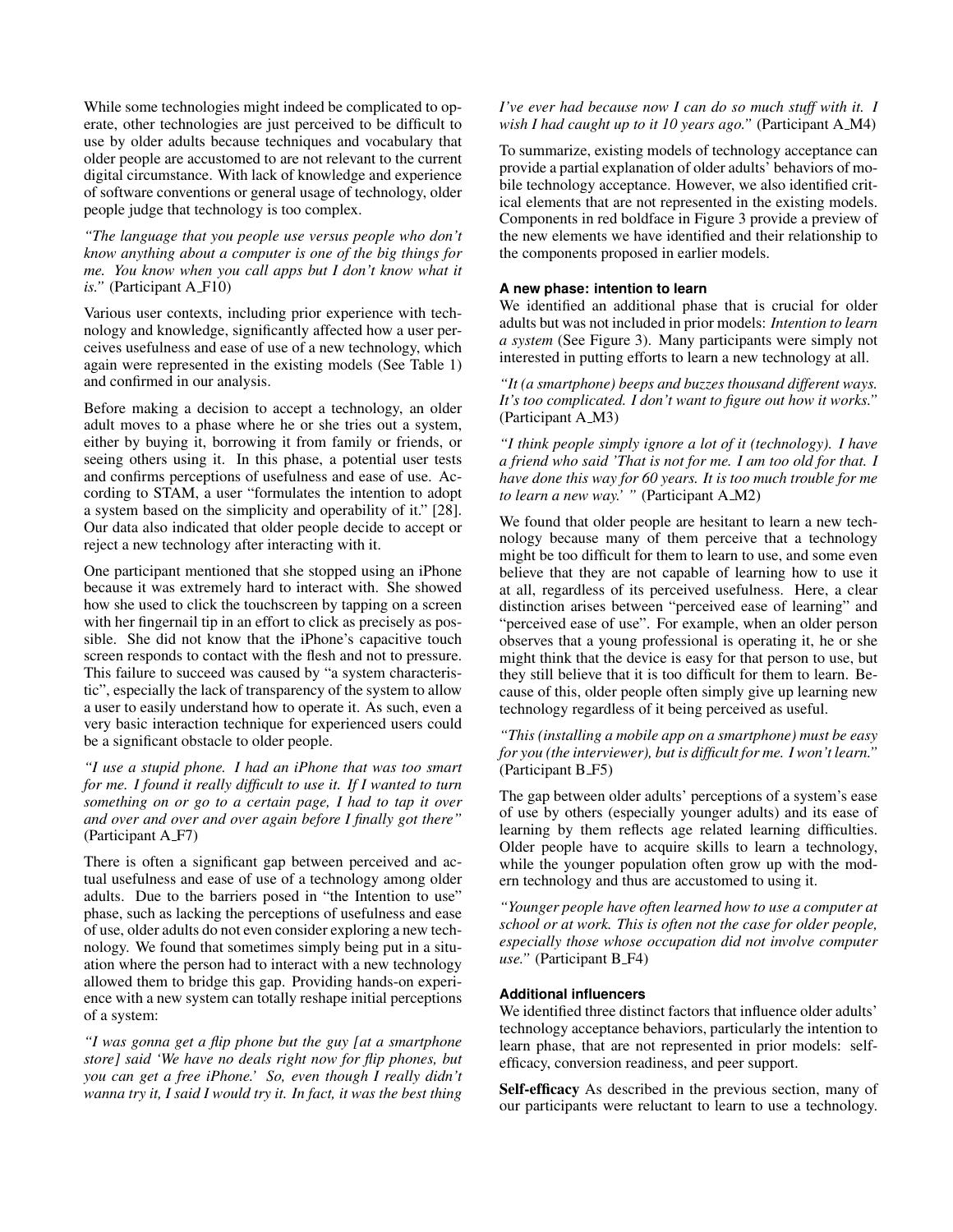We found that lack of perceived capability to learn a technology was the primary negative influencer: older people perceive themselves as not being capable of learning a new technology, and thus refuse to learn it. We classify this attitude as *self-efficacy* (e.g., [\[25\]](#page-9-22)) and define it as the degree to which a person believes that she or he will be able to operate a technology. When a technology does not operate properly, older people might blame themselves for the problem, instead of systematically searching for a solution, which results in feeling "scared" or "afraid" of using a technology.

*"I was probably reasonably terrified of just looking foolish. It is an issue for the elders that if it does not work, you think you have done something wrong with it.*" (Participant A\_F10)

When the participants were asked why they felt afraid of technology, a more specific reason arose: older people have a fear of being publicly embarrassed or made to look foolish by making mistakes, which prevents them from even trying out new technologies. Because older people lack self-efficacy in technology, they cannot distinguish technical glitches or system-oriented problems from making a mistake.

*"Unless you drop them out on the floor, that's not gonna happen (break). But it's easy to say that I am afraid of breaking it. But I know I will look foolish. I have gotten past being worried about looking foolish.*" (Participant A\_F1)

Conversion readiness We found that many participants were resistant to converting their current practices to using a new technology because they are satisfied with their familiar ways of doing things without a technology. Because they are satisfied with the current way of doing things, they do not even attempt to find out about the capabilities of new technologies.

*"I think it is because I have done the old ways for so long and I am set in my way. Also, I am probably a little bit stubborn because I do not trust the new ways."* (Participant B M2)

In particular, older people refuse to change when they consider their existing skills and expertise as an invaluable part of their identity. This is related to a concern that new technology would replace the expertise that older people acquired during their lifetime. In this process, older people are concerned that their professional skills will be superseded by new technology, and that they have to let go of what they already have. This notion negatively affects their perspectives on new technologies, expressed as a form of refusal or apathy.

*"The biggest thing is the refusal of a lot of older people to learn. He (an architect) said that 'I have done this way (hand drawing) for 60 years. It is too much trouble for me to learn a new way (drawing software). It is like you have a million dollars and all of sudden you are saying that it's worthless.' (...) It (adopting a new technology) means that we have to let go of what we have already learned and become a master of it. So, I give up everything and do not learn a new thing. It means that I lose what I already had. It's hard to let go what you knew so well.*" (Participant A\_M3)

Another barrier that prevents older adults from converting to a new technology is that the skillsets and knowledge of operating prior technologies may not transfer easily to new

technologies. For example, the design language or interaction techniques used by contemporary technology changes quickly so that even a person who was competent in using a mobile device years ago (e.g., a PDA) might have a hard time translating that knowledge to use of a smartphone. This mismatch in design languages means that each new technology may require learning from scratch, which poses a great challenge to older adults.

## *"I am so used to computers with a real keyboard with a screen. Probably I would not use it (a smartphone) because I wouldn't be able to use its capabilities."* (Participant B F2)

Peer support We determined that the most critical influencer of technology acceptance among older adults is whether people have someone in their social network who can provide information about and help them in using a new technology. We call this facilitating condition *Peer support* [\[34\]](#page-10-11). A peer refers to a person of similar age, social status, and ability as oneself. Older people are less likely to have peers with sufficient technology experiences compared to their younger counterparts.

*"I think younger people learn it with your friends, you experiment, and you try it with each other. And, when you're older you really don't have that capability.*" (Participant B\_F6)

Availability of peer support influences both the intention to learn and the system experimentation phases. In the intention to learn phase, simply observing that a peer easily uses a system increases one's self-efficacy, enhancing perceived ease of learning of a technology.

*"I just didn't deal with it (texting) because I thought it would be difficult. When they (nieces) first started doing it [texting to me], I thought it was going to be too complicated or something. So I didn't even bother to learn it. Then, I saw a friend of mine was texting in a car and she said, 'This is easy'. She showed me how to do it. It was easy, and then I started. I think I've had some resistance to texting and probably other technologies too."* (Participant A F4)

Thus, a peer turns into a trustworthy personal coach in the system experimentation phase. In many places in the first set of interviews, participants mentioned support from a peer as a critical influencer of the successful acceptance of a technology, whereas those who have never adopted mobile devices did not have any peer resources. Lastly, a trustworthy relationship with a peer makes it safer to disclose one's ignorance and helps one overcome the fear of looking foolish.

*"It was nice to have a nice class [at a senior center] and had peers that were really dedicated to it and have fun doing it and chat with each other to help. And then, you make more friends."* (Participant A\_F2)

*"Oftentimes, he (husband) walks me through things on the phone how to do things, as opposed to my daughter, who does things for me in five minutes instead of showing me how to do for half an hour. By doing that, I can understand that, but it's better to have somebody who is patient.*" (Participant A\_F10)

*"[Before deciding which phone to buy,] I asked what kinds of phones he (a friend) had used and whether he liked them.*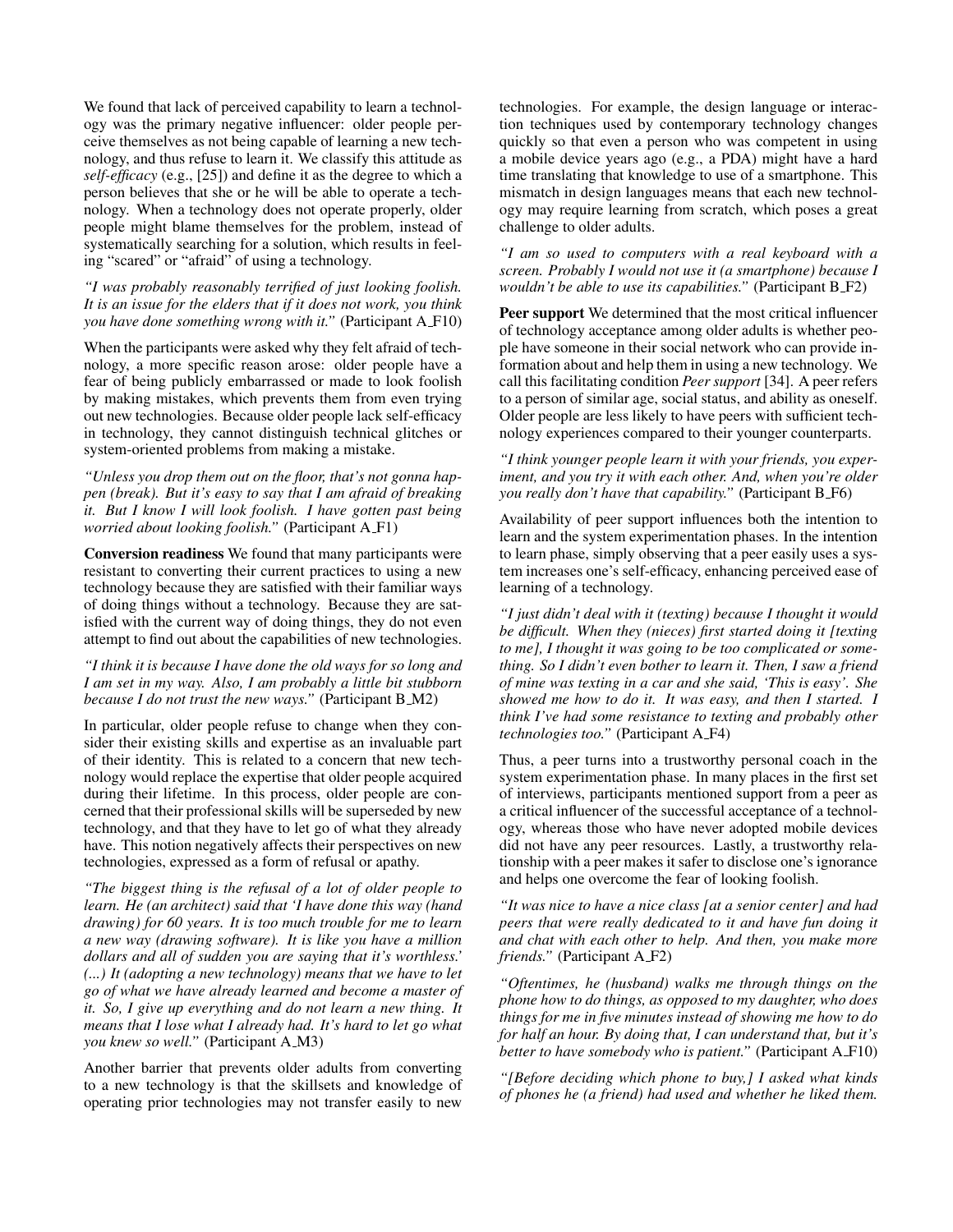

<span id="page-7-0"></span>Figure 3. The proposed technology acceptance model for older adults. It explains the process through which older adults would accept a new technology through four phases: perception of use, perception of learning, system experimentation and exploration, and decision making. In particular, we identified that the *perception of learning* phase that is formed by *perceived ease of learning* did not appear in the existing models but critically influences technology acceptance behavior among our participants. We also identified three factors that affect this process including: conversion readiness, self-efficacy, and peer support. Newly identified elements and their relationship to the components were marked in red boldface.

*I played with the phones that he mentioned and things like that."* (Participant A<sub>M6</sub>)

#### **DISCUSSION**

Consolidating our preliminary findings with the existing models, we propose an extended technology acceptance model for older adults illustrated in Figure [3.](#page-7-0) Extending to the predecessor theories, our tentative model introduces the perceived effort of learning a new technology as an obstacle for older adults' technology acceptance, which has not been reported in any studies of younger adults' technology acceptance. Subject to the issues in our Limitations section, below, the model comprises four phases, defined as:

- Perception of using a system the phase in which a user forms the intention to use a system, influenced by its perceived usefulness and ease of use, which are in turn influenced by various user contexts including:
	- Prior experience: things that a person has done before
	- Social influence: things in relations to other people that a person is influenced by
- Perception of learning a system the phase in which a user forms the intention to learn a system, influenced by facilitating conditions including:
	- Peer support: people in one's social network who have experience with technology
	- Conversion readiness: the degree to which a person is ready to accept a new thing
	- Self-efficacy: the degree to which a person believes to be capable of accomplishing a task
- System experimentation and exploration the phase in which a user explores and experiments with a system, influenced by a system's characteristics including:
- Transparency: the degree to which a user easily understands how to operate a system
- Affordance: the degree to which a system naturally affords to perform an action
- Feedback: the degree to which a system responds to user action
- Decision making the phase in which a user decides whether to accept or reject a system

We found that availability of peer support is a critical key for the participants with little experience with technology to take the first step into the digital world. In our interviews, participants frequently mentioned support from peers in their social network as the most influential external factor of the successful acceptance of technologies. The impact of peer support appears to be due to the nonhierarchical, reciprocal relationship created through the sharing of similar experiences with others undergoing the same tasks and challenges [\[21\]](#page-9-23). In addition, learning new knowledge from peers with whom one identifies and shares common experiences enhances one's self-efficacy towards technology. Lastly, a trust relationship with a peer makes it safer to disclose one's ignorance [\[35,](#page-10-12) [25\]](#page-9-22) and to overcome the fear of looking foolish.

Furthermore, we found that it was important to find ways to support the participants who did not have tech-savvy peers. Neighborhood groups and community-gathering events could provide venues in which they could access potential peers with similar interests and social status. Altering free classes that market-leading companies (e.g, Apple or Microsoft) provide through their local retail stores specifically for older adults, such as offering classes lectured by peer older adults or peer-collaborative workshops, would be another way to enhance older adults' technology acceptance. By fostering older adults' participation in such events, communities could help technically isolated older adults find potential peer support.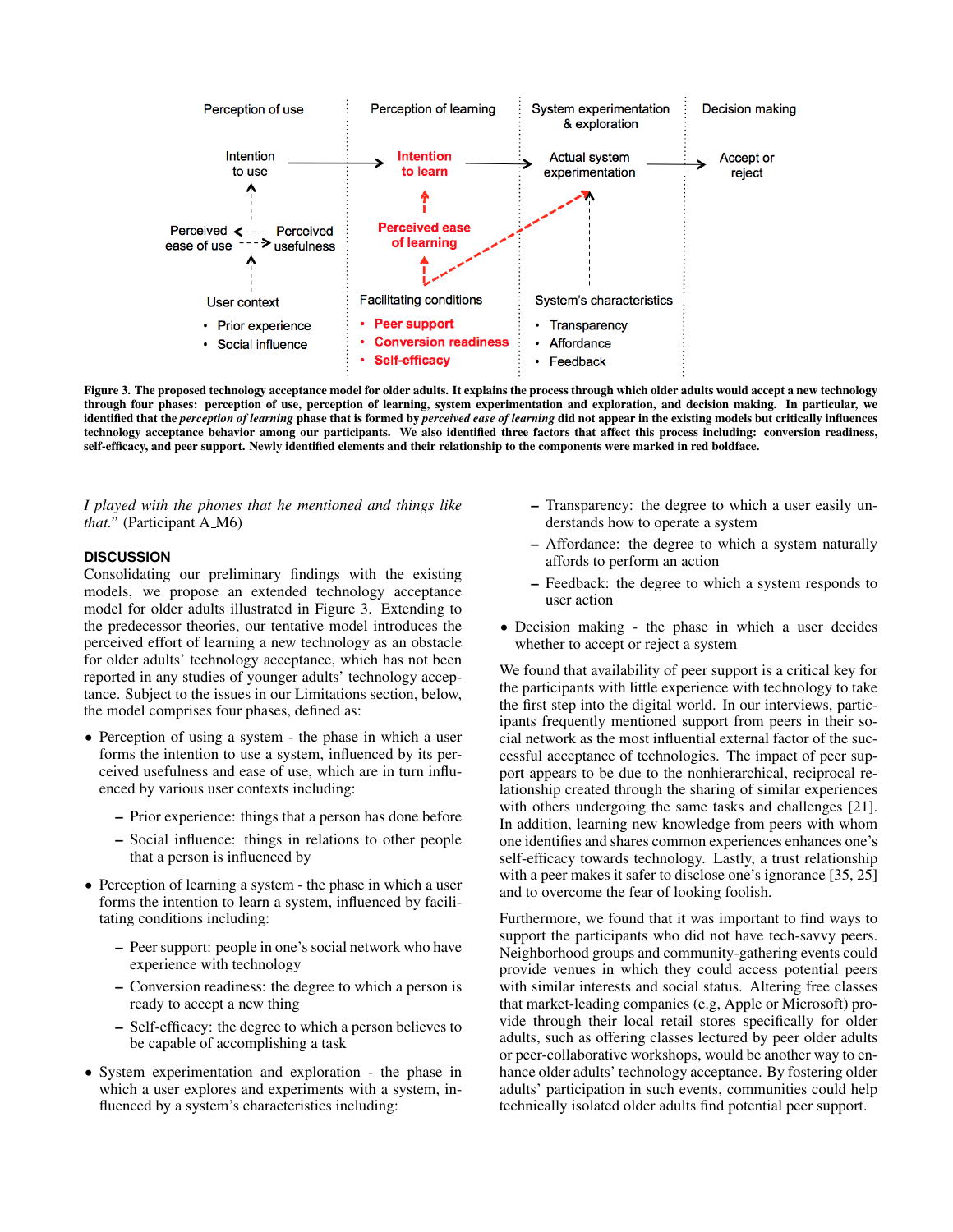We also found that there is a significant gap between the perceptions of and the actual usefulness and ease of learning of new technologies among our participants: they tend to underestimate the benefits of new technologies and overestimate the required efforts to learn them. These preconceptions are often too strong to overcome easily. We can bridge this gap by providing ways for people to more easily explore a new technology, and by clearly communicating *relevant* benefits to them. Mainstream discourse about modern technologies often emphasizes the needs and values of younger generations (e.g., "hanging out" via video conferencing technologies, becoming a better athlete with the help of activity tracking), while different scenarios (e.g., staying in touch with distant grandchildren, maintaining cardiovascular health) would help older adults more accurately envision how technology could fit into their lives.

Lastly, we saw that our participants become easily frustrated when their existing skills are not applicable to a new technology. This frustration significantly contributes to establishing a negative perspective on new technology, by either perceiving that technology is unnecessarily complex or that the cost of learning exceeds its benefits. In the end, they abstain from converting to a new technology. This problem is further exacerbated by the fact that technology-related skills once acquired quickly become obsolete: a person who invested time and effort into learning how to use mobile devices a decade ago (e.g., stylus-based PDAs) will hardly know how to operate a contemporary smart phone. We might be able to lessen such negative perspective by designing technologies that are more familiar to older people. For example, we could adapt conventional modalities and traditional affordances of nonelectronic devices to new designs or use more enduring design languages, instead of making a system full of cuttingedge design vocabulary and technical jargon.

#### **LIMITATIONS AND FUTURE WORK**

The principal limitation for our study is the absence of a comparison group of non-elderly users. We note that the research literature, which is based primarily on non-elderly adults (e.g., TAM and UTAUT), has not uncovered the *Intention to Learn* phase that we have described here. Nonetheless, our preliminary results in this paper should be tested against a comparison study of younger people. It may become necessary to repeat the structure of this study with each of several different age-ranges of users, including millennials, baby-boomers, etc.

At a more detailed level, even within the group of older users, the age range of our study participants does not necessarily represent the entire range of older adults, because it does not include those who are aged 80 years or over. Thus, our findings may not reflect the perspectives of the entire older population. Also we only interviewed participants in a metropolitan area with a dense network of public transportation, numerous community and senior centers, and a multitude of stores displaying modern technology. The experiences of our participants may be substantially different from those of older adults living in more isolated settings. Lastly, while our findings are based on only 24 participants, the sample size is commensurate with the Ground Theory approach.

If the model of Figure [3](#page-7-0) is supported for any of the agedefined groups, then it will be useful to understand the social relations that are implicated in the *Perception of Learning* stage. We have tentatively proposed that *peers* provide the social support for developing an Intention to Learn. Future research should examine whether family members also play a role, or more diffuse community networks. Is the effect of peers mediated by support and mutual learning (e.g., [\[29\]](#page-10-13)), or does the peer influence involve a more power-driven dynamic, such as peer-pressure to conform, or fear of being in an outgroup? Are the peer influences mediated by the strength of social ties [\[16\]](#page-9-24)? We may also want to look for different patterns of partial adoption, similar to the report of [\[13\]](#page-9-25).

## **CONCLUSION**

Emergent mobile technologies offer the potential for enhanced healthcare, particularly by supporting self management of chronic conditions. For these technologies to impact the current chronic care management practice, they need to be suitable for older adults, because the majority of people with chronic conditions are older. What remains as a major challenge is to successfully incorporate the appropriate use of mobile technologies into the lives of older adults. In pursuit of this goal, we sought to understand the process through which older adults accept mobile technologies, and factors that influence the process.

Triangulating the empirical findings from our preliminary results with the existing theoretical models, we proposed an extension of the existing theoretical models that explains the technology acceptance behavior of our participants who were aged 60 or over. Our proposed model incorporates key elements of prior models and introduces novel components that significantly influence the participants' technology acceptance, namely one new phase, *intention to learn*, and three factors, *self-efficacy, conversion readiness* and *peer support*.

Our preliminary findings shed light on the potential to extend the body of knowledge on technology acceptance behaviors among older adults. We identified the characteristics that are unique to our participants who are in the later stage of their lives that did not exist in the existing models. Although, future work is required to investigate the validity of our findings by conducting a comparison study of younger people. We are hopeful that this discovery will be useful to both age-researchers and designers in general, and can motivate future research in designing mobile technologies for selfmanagement of healthcare in older adults in particular.

#### **ACKNOWLEDGMENTS**

We appreciate the valuable input of our anonymous reviewers. We also would like to thank all the study participants. This work was supported by the Harvard Center for Research on Computation & Society.

#### <span id="page-8-0"></span>**REFERENCES**

1. Icek Ajzen. 1985. *From intentions to actions: A theory of planned behavior*. Springer.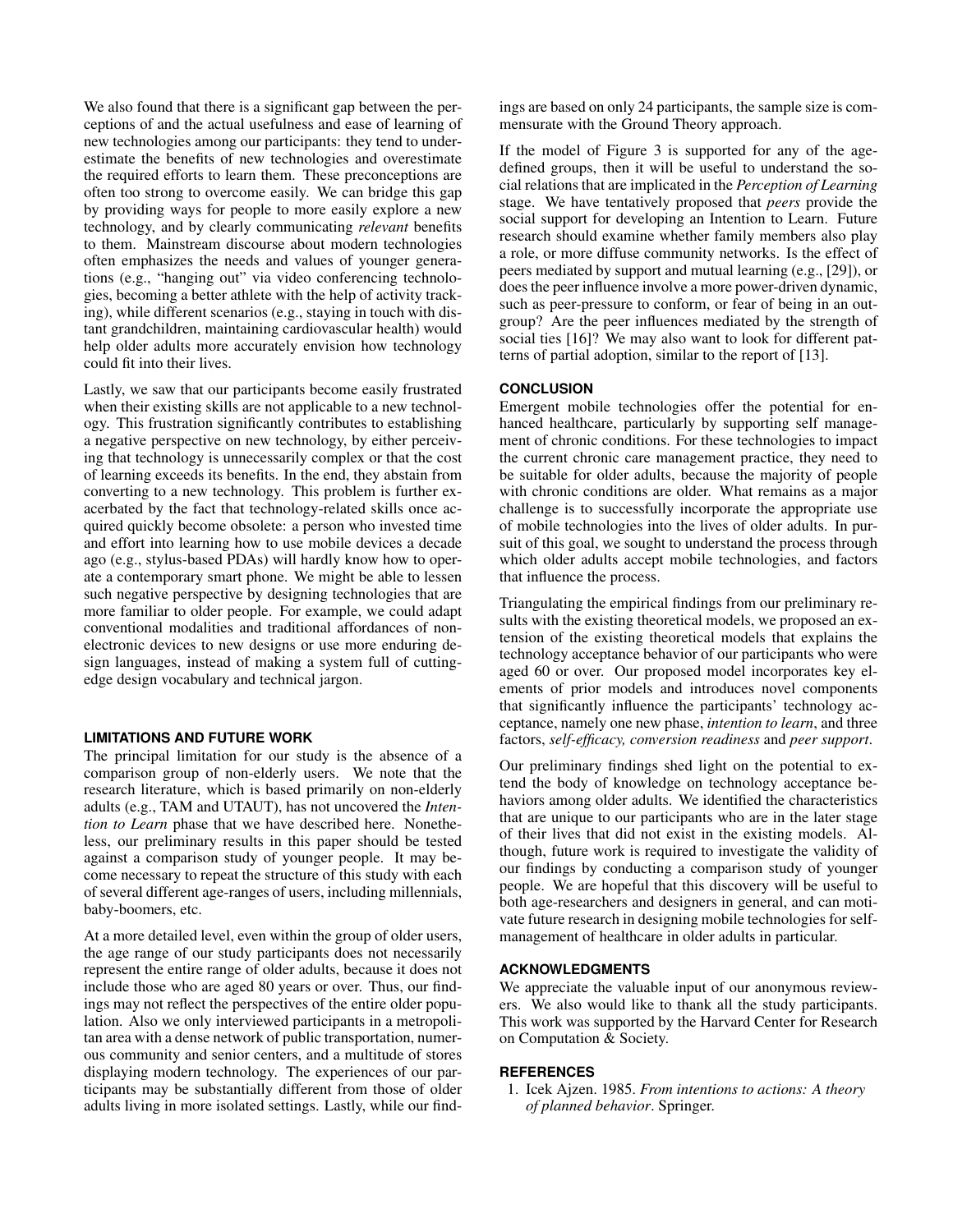- <span id="page-9-5"></span>2. Icek Ajzen. 1991. The theory of planned behavior. *Organizational behavior and human decision processes* 50, 2 (1991), 179–211.
- <span id="page-9-2"></span>3. M Anderson. 2015. The demographics of device ownership. *Pew Research Center: Washington DC* (2015).
- <span id="page-9-18"></span>4. Robin Brewer, Raymundo Cornejo Garcia, Tedmond Schwaba, Darren Gergle, and Anne Marie Piper. 2016. Exploring Traditional Phones as an E-Mail Interface for Older Adults. *ACM Transactions on Accessible Computing (TACCESS)* 8, 2 (2016), 6.
- <span id="page-9-1"></span>5. Luca Buccoliero and Elena Bellio. 2014. The adoption of silver e-Health technologies: first hints on technology acceptance factors for elderly in Italy. In *Proceedings of the 8th International Conference on Theory and Practice of Electronic Governance*. ACM, 304–307.
- <span id="page-9-0"></span>6. Emil Chiauzzi, Carlos Rodarte, and Pronabesh DasMahapatra. 2015. Patient-centered activity monitoring in the self-management of chronic health conditions. *BMC medicine* 13, 1 (2015), 77.
- <span id="page-9-11"></span>7. Miha Cimperman, Maja Makovec Brenčič, Peter Trkman, and Mateja de Leonni Stanonik. 2013. Older adults' perceptions of home telehealth services. *Telemedicine and e-Health* 19, 10 (2013), 786–790.
- <span id="page-9-20"></span>8. Adele Clarke. 2005. *Situational analysis: Grounded theory after the postmodern turn*. Sage.
- <span id="page-9-7"></span>9. Mario Conci, Fabio Pianesi, and Massimo Zancanaro. 2009. Useful, social and enjoyable: Mobile phone adoption by older people. In *Human-Computer Interaction–INTERACT 2009*. Springer, 63–76.
- <span id="page-9-4"></span>10. Fred D Davis. 1989. Perceived usefulness, perceived ease of use, and user acceptance of information technology. *MIS quarterly* (1989), 319–340.
- <span id="page-9-17"></span>11. Anna Dickinson, Alan F Newell, Michael J Smith, and Robin L Hill. 2005. Introducing the Internet to the over-60s: Developing an email system for older novice computer users. *Interacting with Computers* 17, 6 (2005), 621–642.
- <span id="page-9-19"></span>12. Arthur D Fisk, Wendy A Rogers, Neil Charness, Sara J Czaja, and Joseph Sharit. 2009. *Designing for older adults: Principles and creative human factors approaches*. CRC press.
- <span id="page-9-25"></span>13. Helene Gelderblom, Tobie van Dyk, and Judy van Biljon. 2010. Mobile phone adoption: Do existing models adequately capture the actual usage of older adults?. In *Proceedings of the 2010 annual research conference of the south african institute of computer scientists and information technologists*. ACM, 67–74.
- <span id="page-9-10"></span>14. Nancy M Gell, Dori E Rosenberg, George Demiris, Andrea Z LaCroix, and Kushang V Patel. 2013. Patterns of technology use among older adults with and without disabilities. *The Gerontologist* (2013), gnt166.
- <span id="page-9-13"></span>15. Mary C Gilly and Valarie A Zeithaml. 1985. The elderly consumer and adoption of technologies. *Journal of consumer research* (1985), 353–357.
- <span id="page-9-24"></span>16. Mark S Granovetter. 1973. The strength of weak ties. *American journal of sociology* (1973), 1360–1380.
- <span id="page-9-3"></span>17. Vicki L Hanson. 2011. Technology skill and age: what will be the same 20 years from now? *Universal Access in the Information Society* 10, 4 (2011), 443–452.
- <span id="page-9-16"></span>18. Zhao Xia Jin, Tom Plocher, and Liana Kiff. 2007. Touch screen user interfaces for older adults: button size and spacing. In *Universal acess in human computer interaction. coping with diversity*. Springer, 933–941.
- <span id="page-9-14"></span>19. Sri Kurniawan. 2008. Older people and mobile phones: A multi-method investigation. *International Journal of Human-Computer Studies* 66, 12 (2008), 889–901.
- <span id="page-9-15"></span>20. Chaiwoo Lee and Joseph F Coughlin. 2014. PERSPECTIVE: Older Adults' Adoption of Technology: An Integrated Approach to Identifying Determinants and Barriers. *Journal of Product Innovation Management* (2014).
- <span id="page-9-23"></span>21. Carolyn S Malchodi, Cheryl Oncken, Ellen A Dornelas, Laura Caramanica, Elizabeth Gregonis, and Stephen L Curry. 2003. The effects of peer counseling on smoking cessation and reduction. *Obstetrics & Gynecology* 101, 3 (2003), 504–510.
- <span id="page-9-21"></span>22. Matthew B Miles and A Michael Huberman. 1994. *Qualitative data analysis: An expanded sourcebook*. Sage.
- <span id="page-9-6"></span>23. Tracy L Mitzner, Wendy A Rogers, Arthur D Fisk, Walter R Boot, Neil Charness, Sara J Czaja, and Joseph Sharit. 2014. Predicting older adults' perceptions about a computer system designed for seniors. *Universal Access in the Information Society* (2014), 1–10.
- <span id="page-9-12"></span>24. Michael G Morris and Viswanath Venkatesh. 2000. Age differences in technology adoption decisions: Implications for a changing work force. *Personnel psychology* 53, 2 (2000), 375–403.
- <span id="page-9-22"></span>25. HH Nap and HP de Greef. 2010. Self-efficacy & stress in senior computer interaction. In *Proceedings of the 28th Annual European Conference on Cognitive Ergonomics*. ACM, 227–230.
- <span id="page-9-8"></span>26. Björn Niehaves and Ralf Plattfaut. 2014. Internet adoption by the elderly: employing IS technology acceptance theories for understanding the age-related digital divide. *European Journal of Information Systems* 23, 6 (2014), 708–726.
- <span id="page-9-9"></span>27. Chee Wei Phang, Juliana Sutanto, Atreyi Kankanhalli, Yan Li, Bernard CY Tan, and Hock-Hai Teo. 2006. Senior citizens' acceptance of information systems: A study in the context of e-government services. *Engineering Management, IEEE Transactions on* 53, 4 (2006), 555–569.